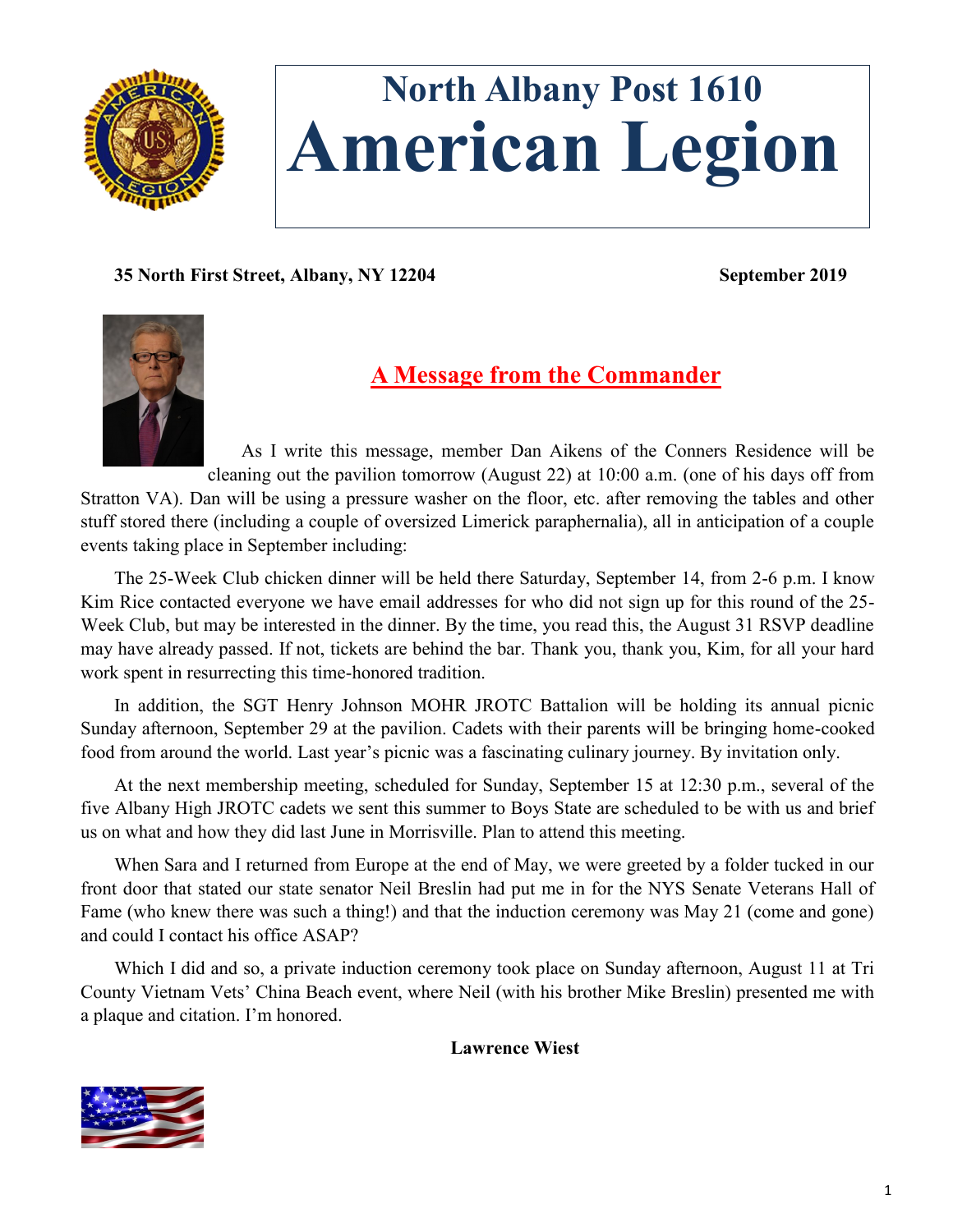# **Auxiliary News**

As our Auxiliary year is about to start, I'd like to invite all members to come to our next meeting on October 1 (first one was on September 3) and invite you to bring a family member or friend to the meeting so they can see what we are all about. New members bring more enthusiasm and ideas and reenergize the existing members. Our Auxiliary has 88 members, but many are either becoming unable to participate in our activities, because of their age, a disability or not living in the area any longer. Women who are veterans, mothers, sisters, wives or daughters are all eligible to join the Auxiliary. So there are many women out there who can become members. We are the largest woman's volunteer organization with a mission to support the American Legion and honor the sacrifice of those who serve by enhancing the lives of our veterans, military, and their families, both at home and abroad.

Dues for this year remain the same: \$25 for senior members (plus \$5 for Past Presidents) and just \$8 for juniors aged 17 years and under. What a great way to honor their family members that made this sacrifice by deciding to join and promote the same ideals they swore to protect.

This is also an exciting year to join, because this is the 100th ANNIVERSARY OF THE AMERICAN LEGION AUXILIARY. We hope you will bring your dues to our next meeting, but if you cannot make it, you can mail to Jan Precopia, our Membership Chairman, at 1160 New Scotland Rd., Albany, NY 12208 or to the Post at 35 North First St., Albany, NY 12204. **DO NOT USE THE OLD PO BOX; IT HAS BEEN CLOSED**, and your dues will just be returned to you.

As you can see, we are holding a Craft Fair again this year. It is planned for Sunday, October 6. Kim Rice is the Chairman again this year. She did an awesome job last year and I know she will continue to do so this year. Kim is looking for a few members to help. Contact her if you

are interested in helping. We have a few open tables still available for crafters/vendors if you know someone that might be interested. Kim can be contacted on her cell at 518-526-8097, at the Post or email her at  $kluvv14@aol.com$ . This is one of our major fundraisers for the year and could use extra members helping.

Our second project running now is "Give 10 To Education." Information is also in this newsletter. Hope everyone can help.

By now, everyone should have received my 'Welcome Letter' and meeting schedule. If you did not, contact our Secretary, Diane Maguire, and make sure we have your correct mailing address and email. She can be reached at 518-813-4765 or [dmaguire520@nycap.rr.com.](mailto:dmaguire520@nycap.rr.com)

Our 3rd District Fall Conference will be held on October 16 at the Joseph E. Zaloga Post on Everett Rd. in Colonie. All are invited to attend. You will be able to meet our State President, Linda Tome and all of her officers and learn about upcoming activities and helpful ideas for making the year a success for everyone. Linda's project for this year is Stop Soldier Suicide. The nation's first veteran-founded-and-led 501(c)3 nonprofit dedicated to preventing military suicide. Their website is [stopsoldiersuicide.org](mailto:stopsoldiersuicide.org) if you would like to learn more. If you are interested in attending the Conference, contact me at 518-817-1240 or, email me at [judybenner13@gmail.com.](mailto:judybenner13@gmail.com) (Cost is usually \$20-25, which includes lunch.)

The Zaloga Post is holding an open house on Sunday, September 15, from 1-5 p.m. to celebrate the 100th Anniversary of the American Legion. It is open to the public. (You do not have to belong to the American Legion.) There will be a buffet, activities and entertainment. Sure to be a fun time.

> **Judith Benner President**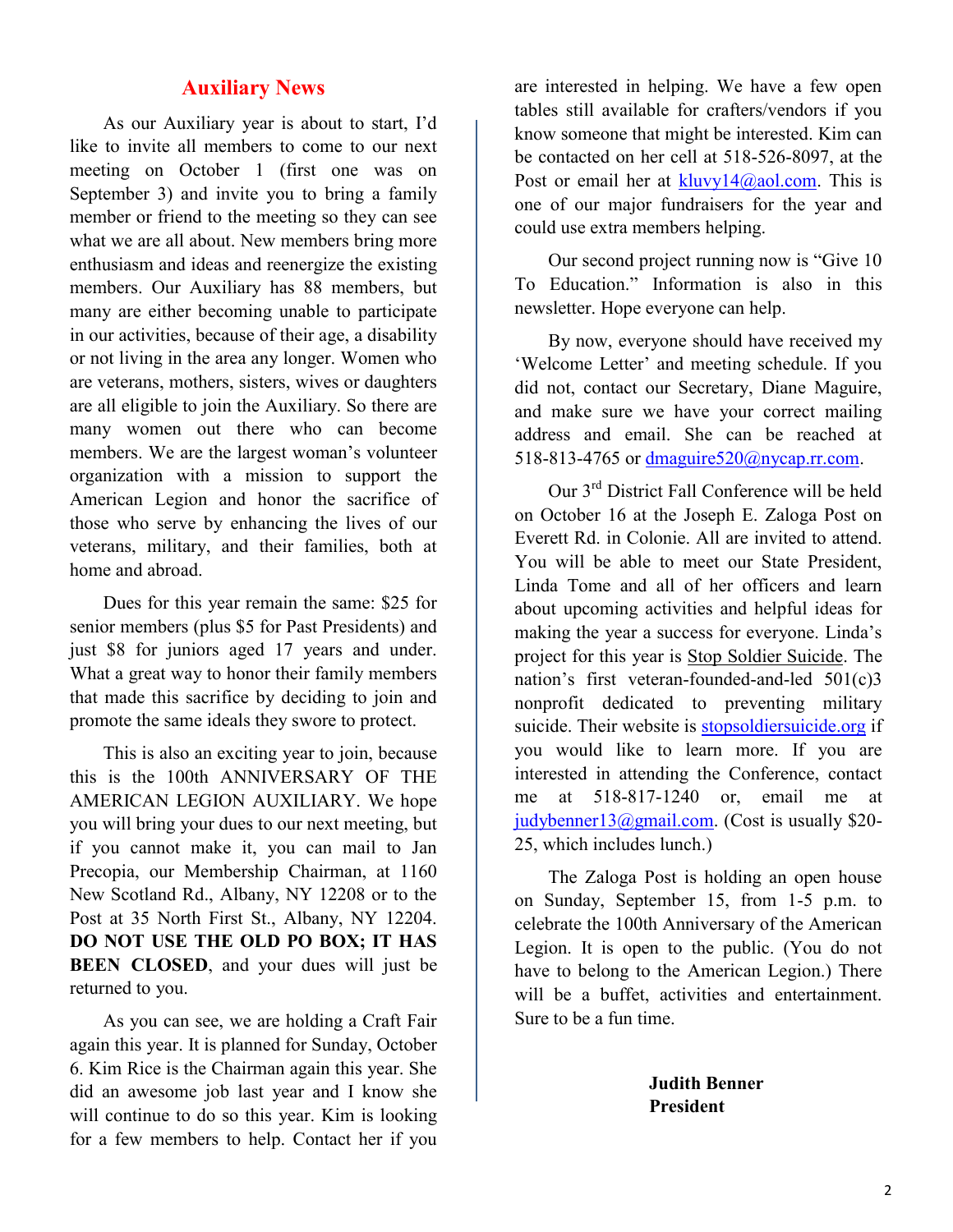# **Auxiliary Project "Give 10 to Education"**

We hope you have all had a good summer and are ready to assist us with some projects we have scheduled this year. Beginning this school year with "Give 10 for Education" is an easy way for our Unit to provide school supplies to our local schools and community. All we ask is that you consider buying items such as 10 pencils, 10 glue sticks, 10 spiral notebooks, 10 rulers, 10 colored folders, 10 boxes of crayons or colored pencils, 10 erasers, 10 packs of construction paper, 10 packs of notecard or index cards, 10 composition books, 10 pencil cases—even 10 Box Tops for Education labels from grocery items. This is only naming a few items but you are not limited to these and can get anything children can use in school. Of course, we are not expecting everyone to buy all 10 of each item; pencils, erasers, glue sticks, etc. come in multiple packs.

Our first Auxiliary monthly meeting is on September 3, 2019 at 7 p.m. You can bring the supplies to the meeting that night. We will also have a donation box in the bar area at the Post. Thank you and looking forward to seeing you all in September.

**Jan Precopia**

Your Commander is in desperate need of a Membership Chair.

We are also looking for a House Chairman for the Post. If interested in either of these

positions, please contact Larry Wiest, our Post Commander at (518) 434-6438.

The Post is still on the hunt for bartenders. If interested, please call Bar Chair Mick Ryan at (518) 522-3486.

# **\*\*\* Wanted \*\*\***

**Craft/vendor fair Sunday, October 6, 10 a.m. to 4 p.m. Crafters and Vendors wanted! Contact Kim Rice at [kluvy14@aol.com,](mailto:kluvy14@aol.com) if interested.**

# **\*\*\*\* Important Notice \*\*\*\***

**It should be noted that we no longer have P.O. Box 4004. Everything should be sent to the Post physical address:**

> **35 North First St. Albany, NY 12204**

# **Chaplain's News**

#### **Sick call**:

Legion: Herk Rider, at home recovering from a fall.

Auxiliary: Lisa McNicols, at home recovering from surgery.

If you know of anyone who is sick or has passed, please contact our Chaplains Charles Lossi at 518-438-6336 or JoAnn DeLisle at 518-426-8463 or via email [jodee4444@hotmail.com](mailto:jodee4444@hotmail.com) or newsletter editor Gretchen Riley, 518-526-8753 or [ghodges220@yahoo.com.](mailto:ghodges220@yahoo.com)

# **Reminders**

Post hours return to normal after Labor Day.

If you have any tattered, worn out, or damaged flags, please bring them to the Post so the flags can be disposed of properly. Flags can be placed in the retired flag receptacle.

#### **\*\*\* Wanted \*\*\***

The Dart League is looking for new members. If interested, stop in to the Bar or call the bar, 518-465-1402.